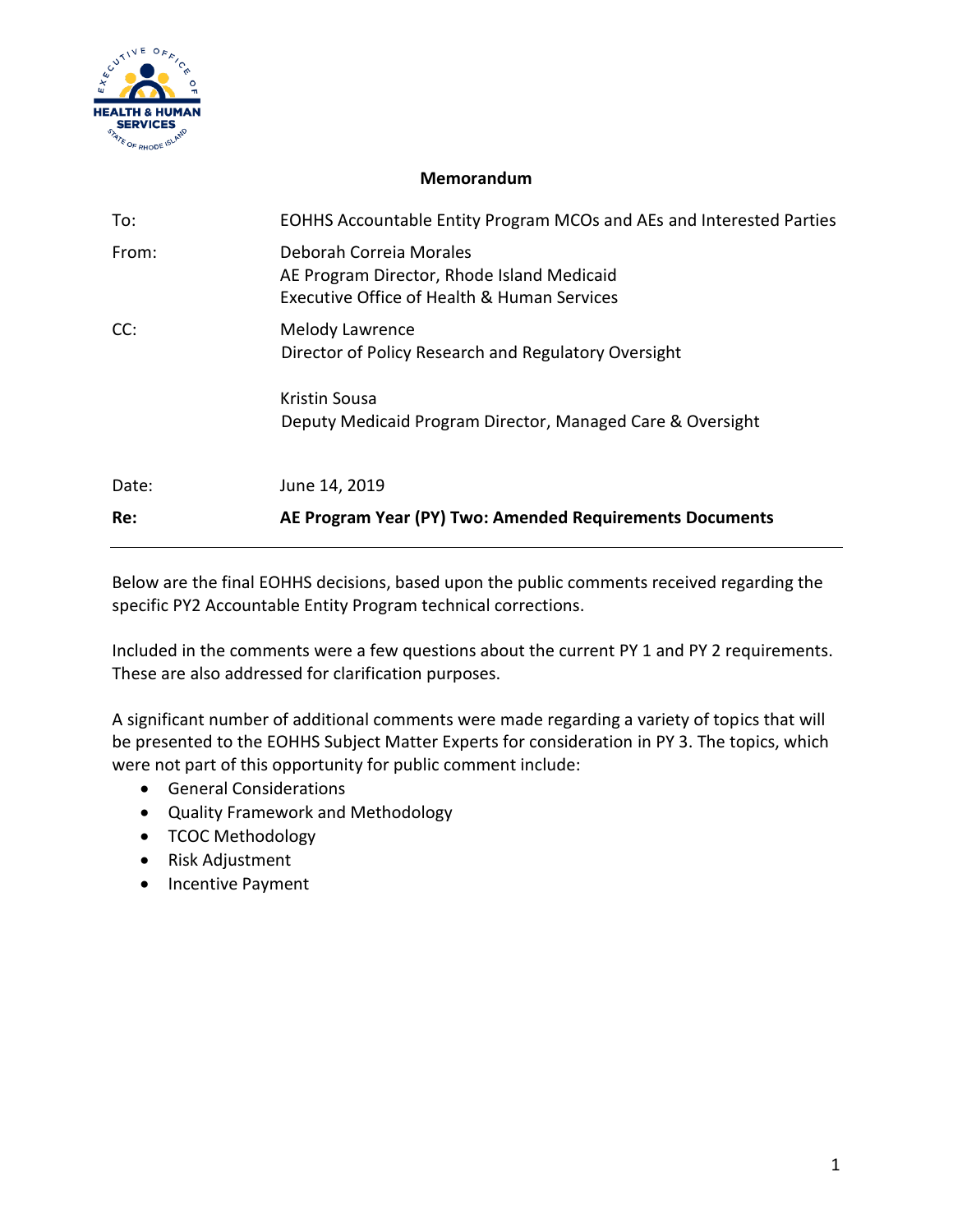## **Attachment L1: Total Cost of Care Requirements**

| <b>Technical</b>     | <b>Description</b>                                           | Page      | <b>EOHHS Decision</b>              |
|----------------------|--------------------------------------------------------------|-----------|------------------------------------|
| Correction           |                                                              | Reference |                                    |
| Elimination of       | Comprehensive AE Common Measure Slate Measure #11:           | Pg. 23    | This measure is eliminated for PY2 |
| <b>Health Status</b> | Self-Assessment/Rating of Health Status is eliminated for PY |           |                                    |
| Measure              |                                                              |           |                                    |

## **Attachment L2: Incentive Program Requirements**

| <b>Technical</b>                                                                                                 | <b>Description</b>                                                                                                                                                                                                                                                                                                                                                                                                                                                                                                                                                                                                                                                                                                                                                                                                                                                                                                                             |                 | <b>EOHHS Decision</b>                                                                                                                                                                                                                                                                                                                                                                                                                                |
|------------------------------------------------------------------------------------------------------------------|------------------------------------------------------------------------------------------------------------------------------------------------------------------------------------------------------------------------------------------------------------------------------------------------------------------------------------------------------------------------------------------------------------------------------------------------------------------------------------------------------------------------------------------------------------------------------------------------------------------------------------------------------------------------------------------------------------------------------------------------------------------------------------------------------------------------------------------------------------------------------------------------------------------------------------------------|-----------------|------------------------------------------------------------------------------------------------------------------------------------------------------------------------------------------------------------------------------------------------------------------------------------------------------------------------------------------------------------------------------------------------------------------------------------------------------|
| <b>Correction</b>                                                                                                |                                                                                                                                                                                                                                                                                                                                                                                                                                                                                                                                                                                                                                                                                                                                                                                                                                                                                                                                                |                 |                                                                                                                                                                                                                                                                                                                                                                                                                                                      |
| Additional<br>Program Year<br>Two Incentive<br>Funding for<br><b>Clinical Data</b><br>Exchange and<br>Validation | In recognition of the level of effort required to ensure<br>$\bullet$<br>that MCOs can collect clinical data from AEs via<br>electronic data exchange to generate certain Common<br>Measure Slate measures, EOHHS has allocated<br>additional incentive funds to Program Year Two in<br>support of clinical data exchange and validation<br>activities                                                                                                                                                                                                                                                                                                                                                                                                                                                                                                                                                                                         | Pg. 6           | EOHHS has decided that the concept of an exception is<br>inappropriate as AEs without electronic clinical data reporting<br>should develop that capacity. It is the expectation of EOHHS that<br>this effort will evolve over the course of PY 2. The intent is to incent<br>each AE to begin to make incremental steps towards clinical data<br>exchange. EOHHS expects milestones regarding these efforts to be<br>included in their project plan. |
| <b>Activities</b>                                                                                                | <b>Additional Incentive Funding</b><br>$\bullet$<br>○ \$2,790,000 in unallocated Program Year One<br>incentive funds have been allocated to Program Year<br>Two; these funds were budgeted for allocation in<br>Program Year One, but based on the actual number<br>of MCO contracts and AE attributed lives, were<br>unallocated to specific MCO-IMP and AEIP incentive<br>pools in Program Year One<br>The additional funding has been allocated equally to<br>$\circ$<br>the MCO-IMP and AEIP for Program Year Two<br>o AEs granted exemption from clinical data exchange<br>reporting will not be eligible for the increased AEIP<br>Program Year 2 funding; an MCO will not receive<br>additional MCO-IMP funding for an AE granted<br>exemption from this reporting<br>Associated Performance Milestone Requirements<br>o AEIP: The HSTP Project Plan shall allocate at least 10%<br>of the funding allocated to the variable milestones | Pg. 7<br>Pg. 15 | At present, the implementation manual is being created by Bailit<br>Health. EOHHS anticipates additional detail to be provided in this<br>manual.<br>EOHHS has extended the deadlines associated with the clinical data<br>validation performance areas and milestone have been updated in<br>the PY2 Incentive Funding requirements document.                                                                                                       |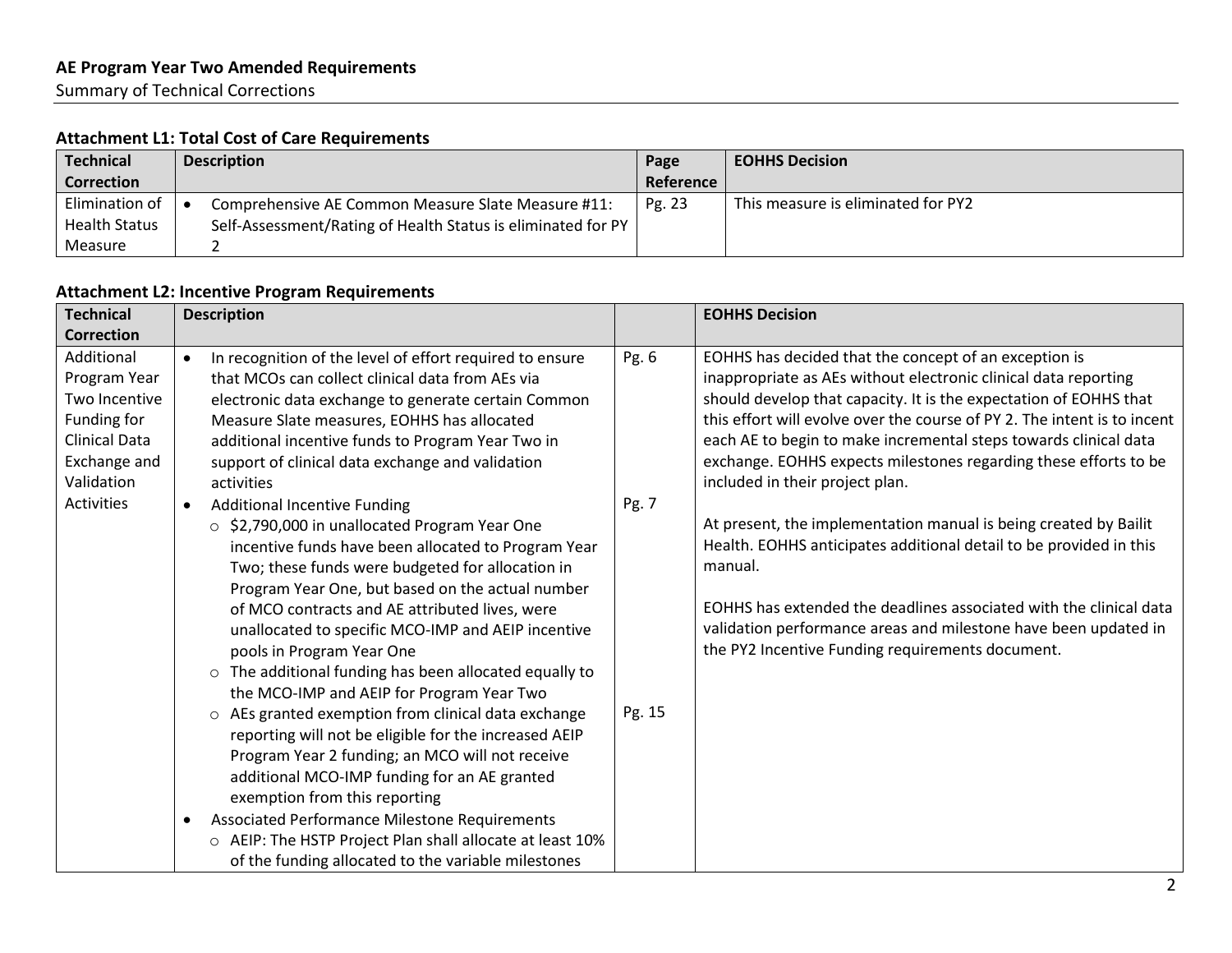| <b>Technical</b><br><b>Correction</b>                                                                | <b>Description</b>                                                                                                                                                                                                                                                                                                                                                                                                                                                                                                                                                                                             |                  | <b>EOHHS Decision</b>                                                                                                                                                                                                                                                                                                                                                                                                                                                                                                                                                                                                                                    |
|------------------------------------------------------------------------------------------------------|----------------------------------------------------------------------------------------------------------------------------------------------------------------------------------------------------------------------------------------------------------------------------------------------------------------------------------------------------------------------------------------------------------------------------------------------------------------------------------------------------------------------------------------------------------------------------------------------------------------|------------------|----------------------------------------------------------------------------------------------------------------------------------------------------------------------------------------------------------------------------------------------------------------------------------------------------------------------------------------------------------------------------------------------------------------------------------------------------------------------------------------------------------------------------------------------------------------------------------------------------------------------------------------------------------|
|                                                                                                      | category to activities associated with electronic<br>clinical data exchange between the MCO and AE that<br>the AE will undertake in support of the clinical data<br>validation process ongoing during Program Year 2<br>O MCO-IMP: Additional MCO-IMP funding will be<br>earned based on achievement of Clinical Data<br>Validation Milestones previously articulated by<br>EOHHS, and now incorporated in the MCO-IMP<br>Required Performance Areas and Milestones<br>framework, including: submission of the required<br>Operational Plan, Data Validation Plan, and<br><b>Implementation Status Reports</b> | Pg. 16-<br>17    |                                                                                                                                                                                                                                                                                                                                                                                                                                                                                                                                                                                                                                                          |
| Stipulation of<br><b>Deadlines</b><br>Associated<br>with<br>Performance<br>Milestone<br>Achievements | All AEIP Fixed Milestones: are specific to the<br>$\bullet$<br>performance period and must be met by the<br>close of the performance year in order for an AE<br>to earn the associated incentive payment<br>AEIP Developmental Milestone #2: HSTP Project<br>Plan must be submitted within 60 days of<br>execution of an APM contract                                                                                                                                                                                                                                                                          | Pg. 11<br>Pg. 14 | All AEIP Fixed Milestones must be met by the close of the<br>performance year 2 (June 30, 2020) to achieve incentive payment:<br>Fixed Milestone # 1 is due 8/30/2019<br>$\bullet$<br>Fixed Milestone #2 is due 11/1/2019<br>Fixed Milestone #3 is due 6/30/2020<br>$\bullet$<br>Each AE should have a multi-year project plan which consists of 3<br>core projects. The overarching goals, objectives and core projects<br>do not necessarily need to change from year to year. However,<br>EOHHS expects the specific project milestones will change year<br>over year as the AE achieves milestones and moves on to the next<br>phase of the project. |
|                                                                                                      | AEIP Developmental Milestone #3: Execution of<br>an agreement with an SDOH, BH, and/or SUD<br>provider must occur by the end of the calendar<br>year                                                                                                                                                                                                                                                                                                                                                                                                                                                           | Pg. 14           | Execution of a new agreement, or renewal of an existing<br>agreement with an SDOH, BH, and/ or SUD provider must occur by<br>the end of the program year, 6/30/2020.                                                                                                                                                                                                                                                                                                                                                                                                                                                                                     |
|                                                                                                      | MCO-IMP AEIP Program Development<br>$\bullet$<br>Milestone #2: Within 60 days of executing an<br>APM contract, MCO must submit an HSTP<br>Project Plan to EOHHS, including<br>documentation of the MCO Review                                                                                                                                                                                                                                                                                                                                                                                                  | Pg. 16           | As AE Project Plans span across MCOs, in an effort to be more<br>efficient and to expedite the review process, EOHHS will attend<br>joint review meetings with all MCOs to review all of the PY2 project<br>plans for approval                                                                                                                                                                                                                                                                                                                                                                                                                           |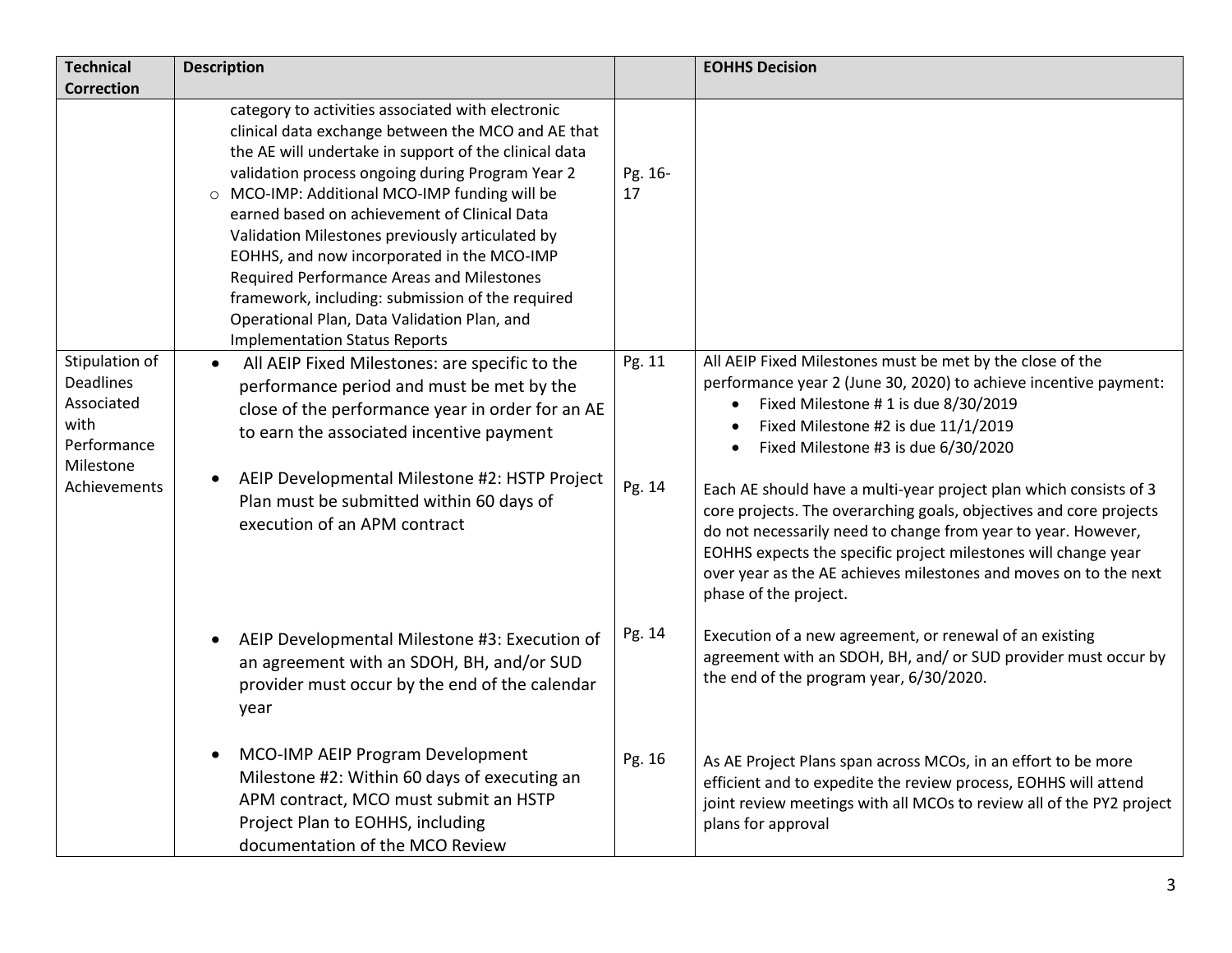| <b>Technical</b><br><b>Correction</b>            |           | <b>Description</b>                                                                                                                                                                             |        | <b>EOHHS Decision</b>                                                                                  |
|--------------------------------------------------|-----------|------------------------------------------------------------------------------------------------------------------------------------------------------------------------------------------------|--------|--------------------------------------------------------------------------------------------------------|
|                                                  |           | Committee's formal review process and a<br>summary report of the recommendations<br>provided to the AE                                                                                         |        |                                                                                                        |
| AEIP<br>Performance<br>Milestone<br>Requirements |           | AEIP Developmental Milestone #3: Execution of an<br>agreement with an SDOH, BH, and/or SUD provider<br>o Modified to remove the value-based component<br>originally added for Program Year Two | Pg. 14 | The value-based component is removed from PY 2                                                         |
|                                                  |           | o Modified to stipulate that the same agreement<br>cannot be submitted as evidence of milestone<br>achievement under multiple MCO contracts                                                    |        | This modification is eliminated. One agreement can be used as<br>evidence under multiple MCO contracts |
|                                                  |           | AEIP Reporting on Outcome Metrics Performance<br>Milestone<br>Quarterly reporting on outcome metrics has been<br>$\circ$<br>changed to annual reporting on outcome metrics                     | Pg. 14 | EOHHS expects the MCOs will provide this information to AEs on a<br>quarterly basis.                   |
|                                                  |           | AE Engagement Requirements (Participation in AE<br>$\circ$<br>Outcome Metrics Meetings and Submission of an AE<br>Outcome Performance Plan) have been eliminated                               |        | AE Engagement requirements are eliminated                                                              |
| Addition of<br><b>Details</b><br>Previously      |           | Description of EOHHS' process for establishing the value<br>of the AEIP and MCO-IMP                                                                                                            | Pg. 8  | This will remain the same                                                                              |
| Included in<br>the MCO<br>Contract               | $\bullet$ | Payment schedule: AEIP and MCO-IMP milestones will<br>be paid on a quarterly basis                                                                                                             | Pg. 11 | All Incentive Payments will be made on a Quarterly basis                                               |
|                                                  | $\bullet$ | Description of the intent of the HSTP Project Plan                                                                                                                                             | Pg. 14 | This will remain the same, other than the changes in the review<br>process noted above                 |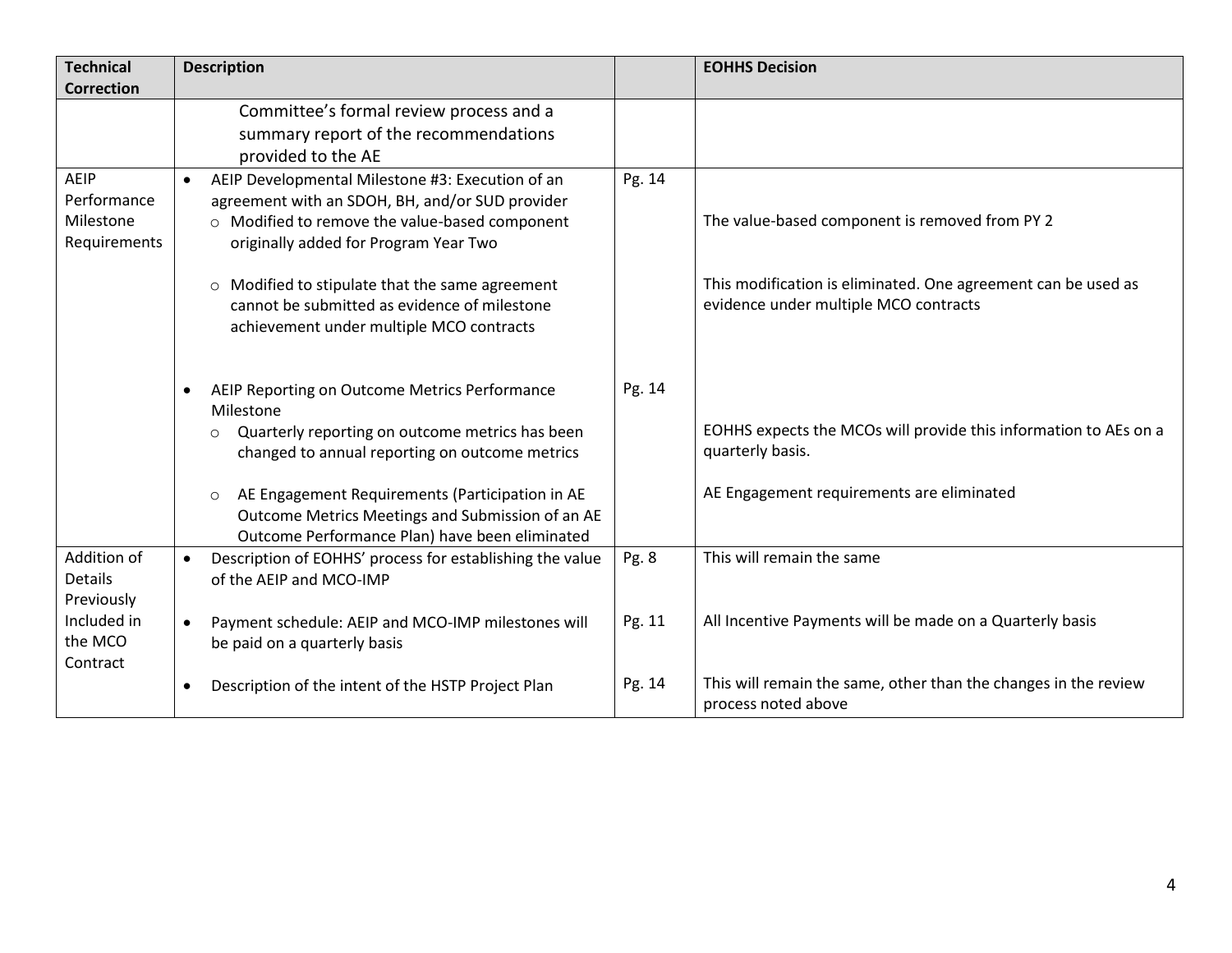## **Comments that sought clarification of PY 1 and PY 2**

|           | <b>Description</b>                                                                                                                                                                                                                                                                                                                                                                                                                       | <b>EOHHS Clarification</b>                                                                                                                                                                                                                                                                                                                                                                                                                                                                                                                                                                                                                                                                                                                                        |
|-----------|------------------------------------------------------------------------------------------------------------------------------------------------------------------------------------------------------------------------------------------------------------------------------------------------------------------------------------------------------------------------------------------------------------------------------------------|-------------------------------------------------------------------------------------------------------------------------------------------------------------------------------------------------------------------------------------------------------------------------------------------------------------------------------------------------------------------------------------------------------------------------------------------------------------------------------------------------------------------------------------------------------------------------------------------------------------------------------------------------------------------------------------------------------------------------------------------------------------------|
|           | Implementation of Shared Management Structure meeting per quarter. Please<br>confirm this replaces the JOC requirement.                                                                                                                                                                                                                                                                                                                  | The shared management structure is the current JOC meeting                                                                                                                                                                                                                                                                                                                                                                                                                                                                                                                                                                                                                                                                                                        |
| $\bullet$ | Completion of required operational, quality, and financial reporting to EOHHS on AE<br>initiative (10%). As frequency of report delivery from the MCO to the AE is a concern<br>for us, IHP is interested in knowing which reports are included and with what<br>frequency they are delivered. Depending on what reports are being shared with<br>EOHHS in this provision, it may also be prudent to have the report shared with the AE. | Reports are part of our MCO contract oversight and monitoring.<br>Certainly, each MCO should be share and provide any information<br>that is useful to their AE provider partnership and contract<br>oversight                                                                                                                                                                                                                                                                                                                                                                                                                                                                                                                                                    |
|           | Recommendation status reports be shared with the AE and perhaps even developed in<br>conjunction with the AE.                                                                                                                                                                                                                                                                                                                            | EOHHS encourages implementation status reports being shared<br>and discussed w/AE part of ongoing efforts to build capacity on<br>both sides                                                                                                                                                                                                                                                                                                                                                                                                                                                                                                                                                                                                                      |
|           | We believe the new language regarding the "failure to fully meet a performance<br>metric under its AE Health System Transformation Plan within the timeframe specified,<br>will result in forfeiture of the associated incentive payment (i.e. there will be no<br>payment for partial fulfillment)" is restrictive and punitive.                                                                                                        | This is a CMS requirement per our Special Terms and Conditions of<br>the 1115 waiver.<br>CMS Waiver List, page 176 states:<br>"An AE's failure to fully meet a performance metric within the time<br>frame specified will result in forfeiture of the associated incentive<br>payment (i.e. no payment for partial fulfillment). An AE that fails to<br>meet a performance metric in a timely fashion can earn the<br>incentive payment at a later point in time (not to exceed one year<br>after the original performance deadline) by fully achieving the<br>original metric in combination with one-time performance on the<br>next metric in the performance sequence, in accordance with the<br>requirements for Material Modifications described in section |
|           |                                                                                                                                                                                                                                                                                                                                                                                                                                          | VIII.C.3 of this document."                                                                                                                                                                                                                                                                                                                                                                                                                                                                                                                                                                                                                                                                                                                                       |
|           | Modify the Project Plan Template                                                                                                                                                                                                                                                                                                                                                                                                         | The Project Plan Template is being modified. As stated last year,<br>certain sections CAN be completed in Word and attached. There<br>are some sections that are required to be in Excel for calculation<br>purposes                                                                                                                                                                                                                                                                                                                                                                                                                                                                                                                                              |
| $\bullet$ | The MCO will maintain a report of funds received and disbursed by transaction in a<br>format and level of detail specified by EOHHS. We recommend that EOHHS require the<br>MCO to provide information, along with the payment to the AE, that informs them as<br>to what it corresponds to, i.e. what project and what milestone of fixed milestone                                                                                     | AE should receive a milestone/performance funds earned report for<br>their own records                                                                                                                                                                                                                                                                                                                                                                                                                                                                                                                                                                                                                                                                            |